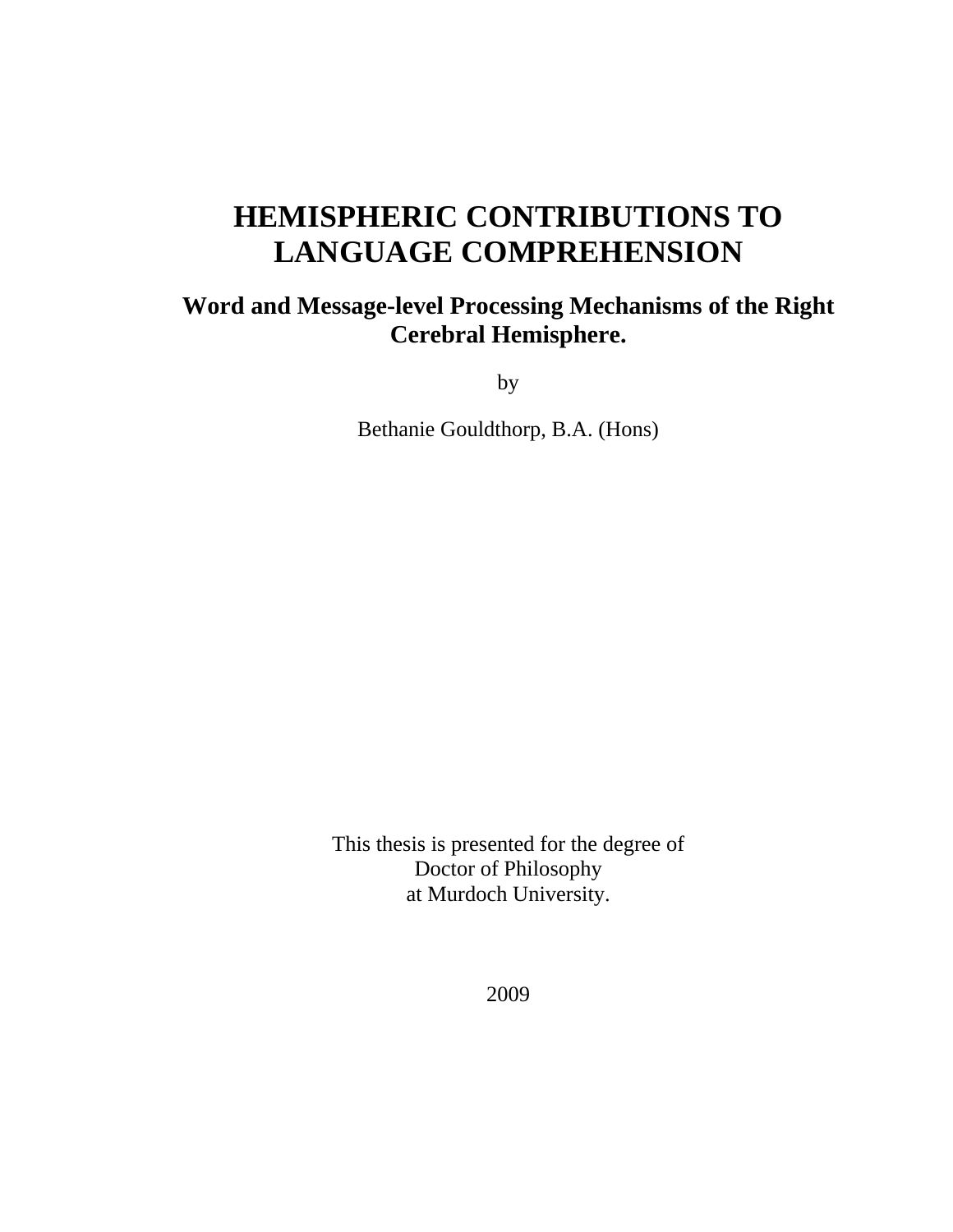*I declare that this thesis is my own account of my research and contains as its main content work which has not previously been submitted for a degree at any tertiary* 

*institution.* 

………………………………………………

Bethanie Gouldthorp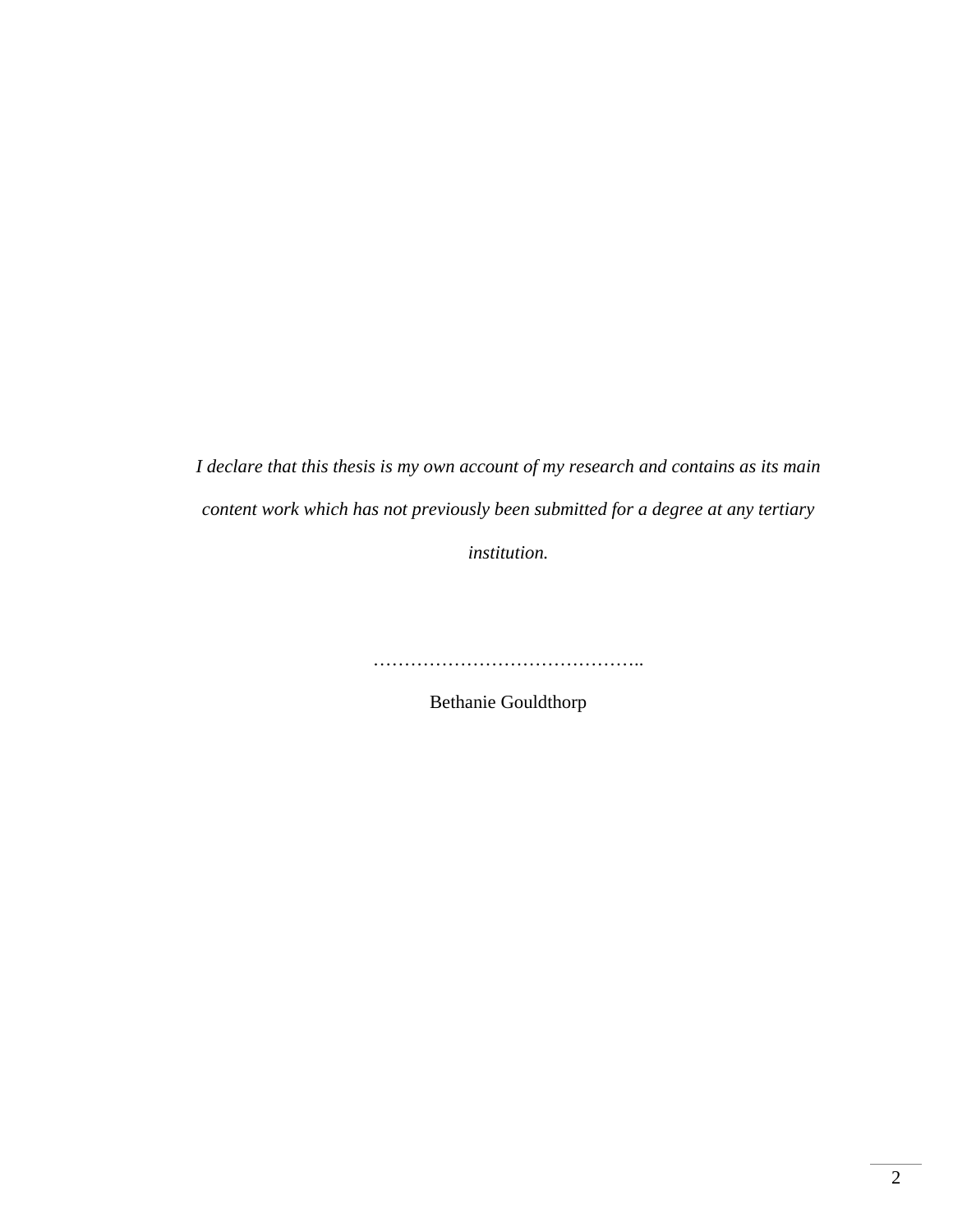#### **HEMISPHERIC CONTRIBUTIONS TO LANGUAGE COMPREHENSION**

#### **Word and Message-level Processing Mechanisms of the Right Cerebral**

#### **Hemisphere.**

Bethanie Gouldthorp

Murdoch University

PERTH, WESTERN AUSTRALIA

#### **ABSTRACT**

Recent research into hemispheric differences in sentence comprehension has produced a puzzling disparity between the results from behavioral studies on neurologically normal individuals and studies utilizing other methods such as electrophysiology, neuroimaging and the investigation of neuropsychological patients. The former approach tends to produce results that indicate a restriction of the right hemisphere (RH) to lower-level processing mechanisms that are comparatively less sensitive to context than the left hemisphere (LH), while the combined findings of the latter approaches suggest that not only is the RH capable of processing language at a higher level, it is particularly sensitive to contextual information and, furthermore, this may form part of the special role of the RH in language tasks. Accordingly, the present series of studies employed a normal-behavioral approach to further investigate the underlying processing mechanisms of the RH during sentence comprehension tasks. In each of the four experiments, right-handed adult participants completed a computer-based lexical decision task where reaction time and error rates were recorded. Stimuli were always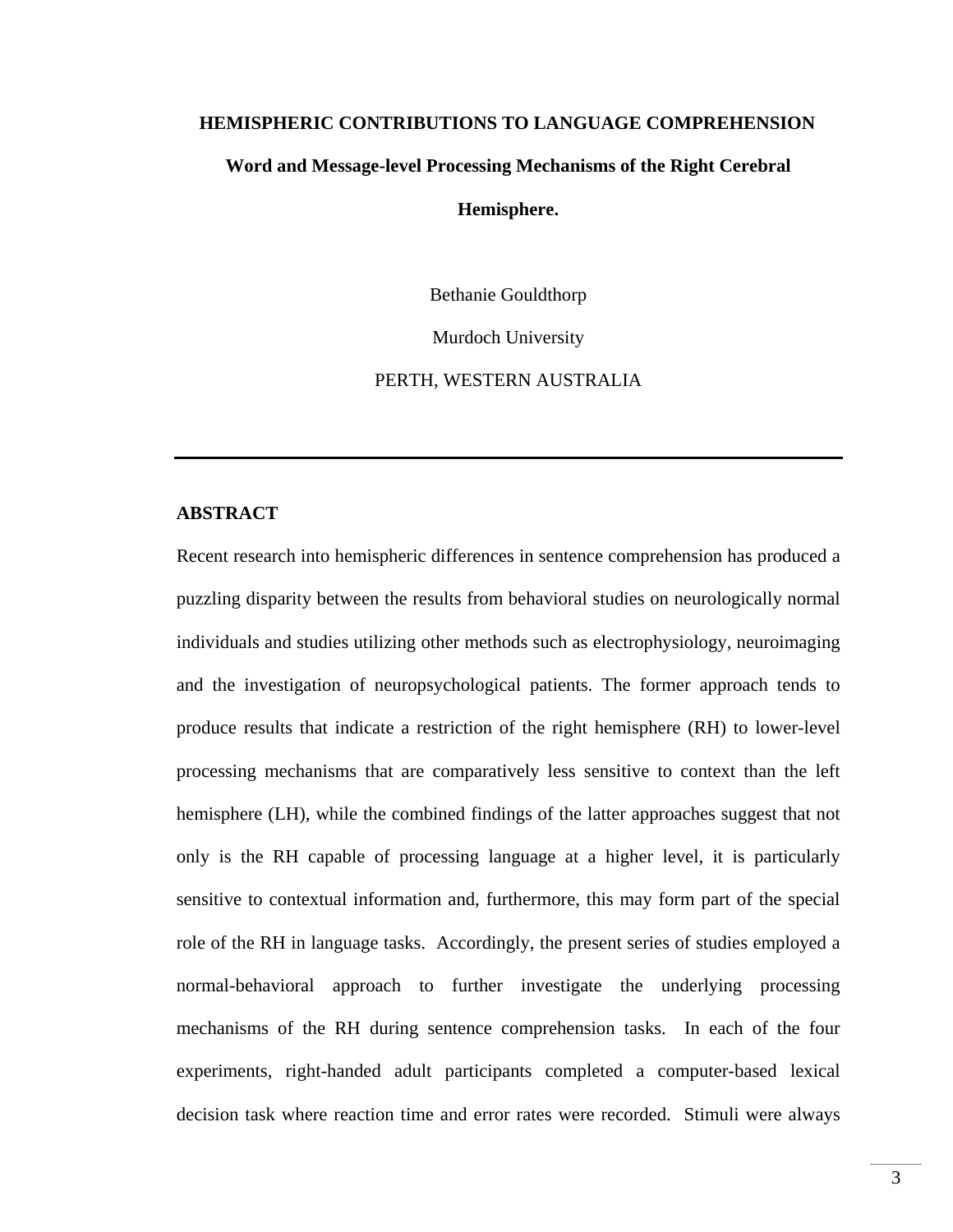centrally-presented, followed by a laterally-presented target word or non-word. In the first experiment, the sensitivity of the RH to message-level meaning was investigated by assessing whether it benefits from additional contextual information in sentences that was not the result of simple word-level associations. The remaining experiments aimed to examine several current models of RH language processing; specifically, they examined the applicability of the coarse-coding hypothesis (Beeman, 1993) and the integrative processing model (Federmeier, 2007) to RH sentence processing. The combined results of the four experiments lead to several conclusions. Firstly, this series of investigation consistently demonstrated that the RH does display a sensitivity to message-level processing that appears to be at least equivalent to that of the LH. This conclusion is uncommon in the normal-behavioral literature, but is consistent with evidence produced by other methodologies. Secondly, the coarse-coding hypothesis is insufficient in explaining RH language processing at the sentential level. Although there is considerable evidence in support of the coarse-coding model of RH processing of individual words, the findings of the present investigations do not support its applicability beyond this level. Thirdly, the integrative/predictive distinction between RH/LH language processing also appears to have limited applicability beyond sentence fragments and may instead be reflective of higher-level processing differences (e.g., wherein the RH may utilize a para-linguistic situation-model processing method whereas the LH may rely purely on a linguistic mechanism). Based on these conclusions, the present series of investigations appears to have resolved the inconsistent finding previously prominent in normal-behavioral literature and goes some way in determining the applicability of current models of RH language processing.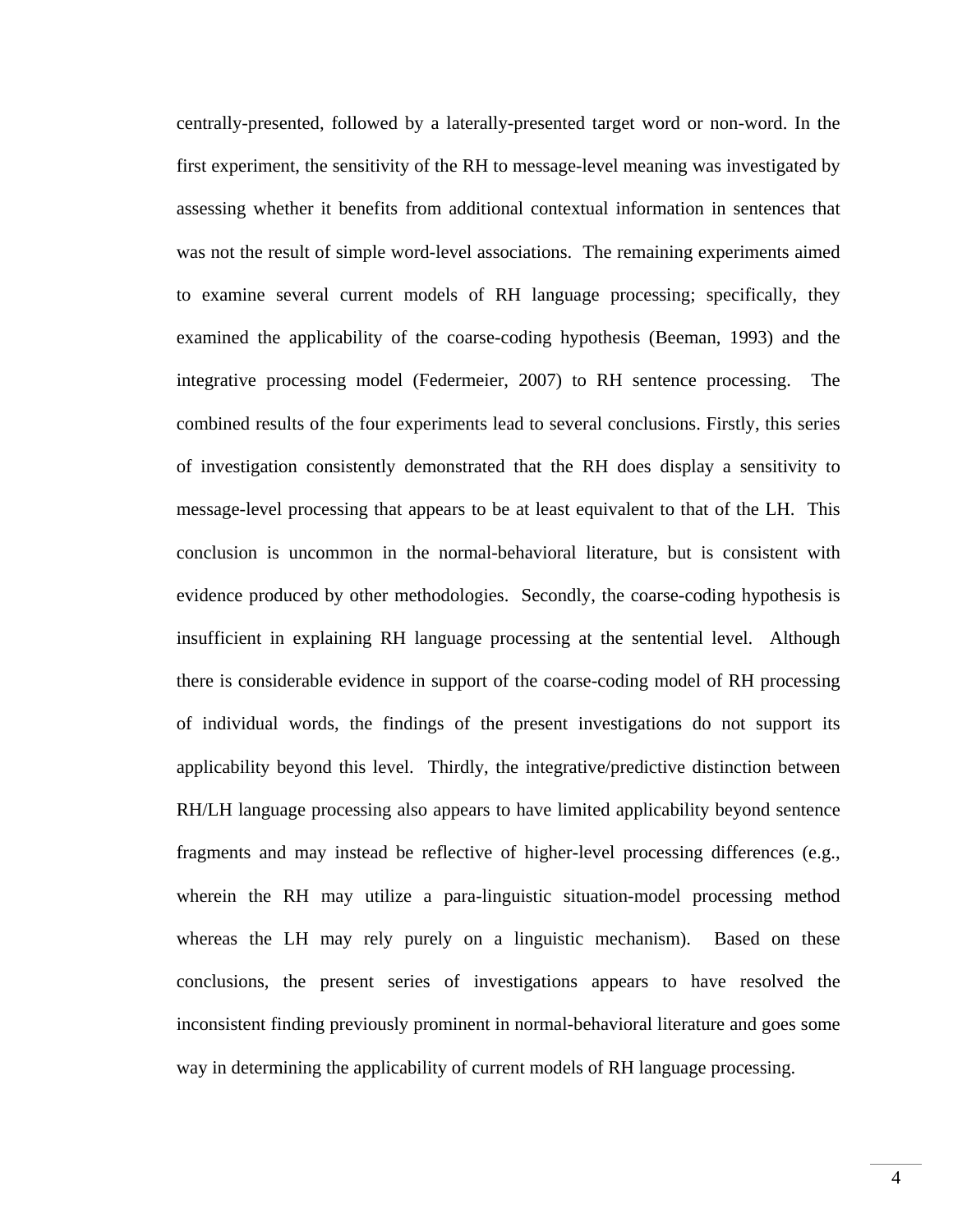#### **ACKNOWLEDGEMENTS**

I wish to sincerely thank my primary supervisor, Jeffrey Coney, for his guidance, humour, enthusiasm and support throughout my postgraduate study. I could not have asked for a better mentor.

I also wish to acknowledge and thank my secondary supervisor, Marjorie Collins, for her extremely useful comments on the final drafts of several chapters, along with a number of anonymous reviewers whose thoughtful critiques (provided as part of the peer-review process for publication) were invaluable.

Finally, I would like to extend my gratitude to my family and friends for their unwavering support and encouragement.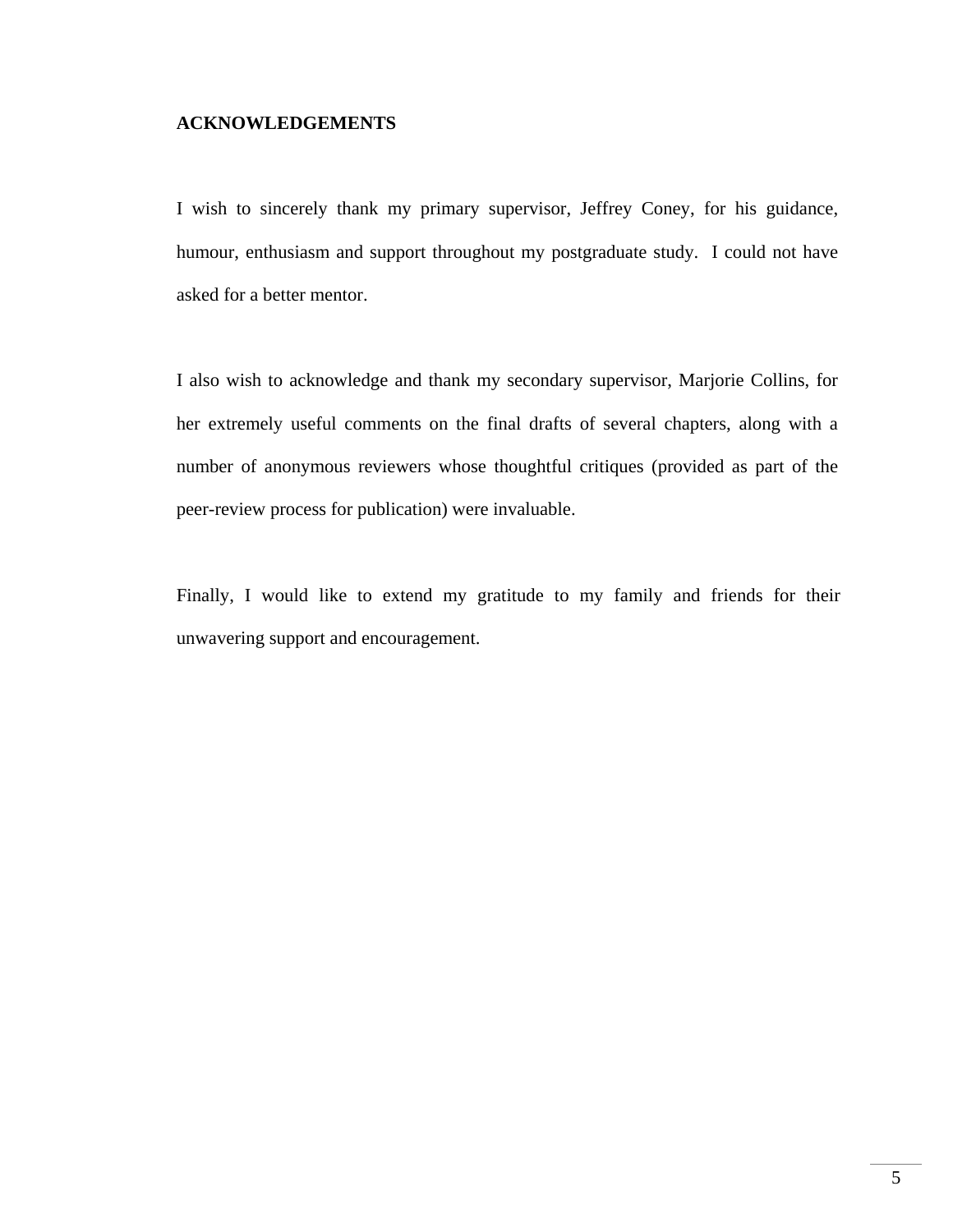#### **LIST OF ORIGINAL PUBLICATIONS**

*This thesis comprises the following publications:* 

- **1.** Gouldthorp, B. & Coney, J. (2009). Message-level processing of contextual information in the right cerebral hemisphere. *Neuropsychologia, 47,* 473- 480.
- **2.** Gouldthorp, B. & Coney, J. (2009). Right hemisphere language processing: The effects of summation priming. Submitted for publication.
- **3.** Gouldthorp, B. & Coney, J. (in press). Integration and coarse-coding: Right hemisphere processing of message-level contextual information. *Laterality: Asymmetries of Body, Brain and Cognition.*
- **4.** Gouldthorp, B. & Coney, J. (2009). Right hemisphere use of contextual information in predicting targets. Submitted for publication.

*Publication of work undertaken prior to initiation of this thesis:* 

**1.** Gouldthorp, B. & Coney, J. (2009). The sensitivity of the right hemisphere to contextual information in sentences. *Brain and Language*, *110*, 95-100.